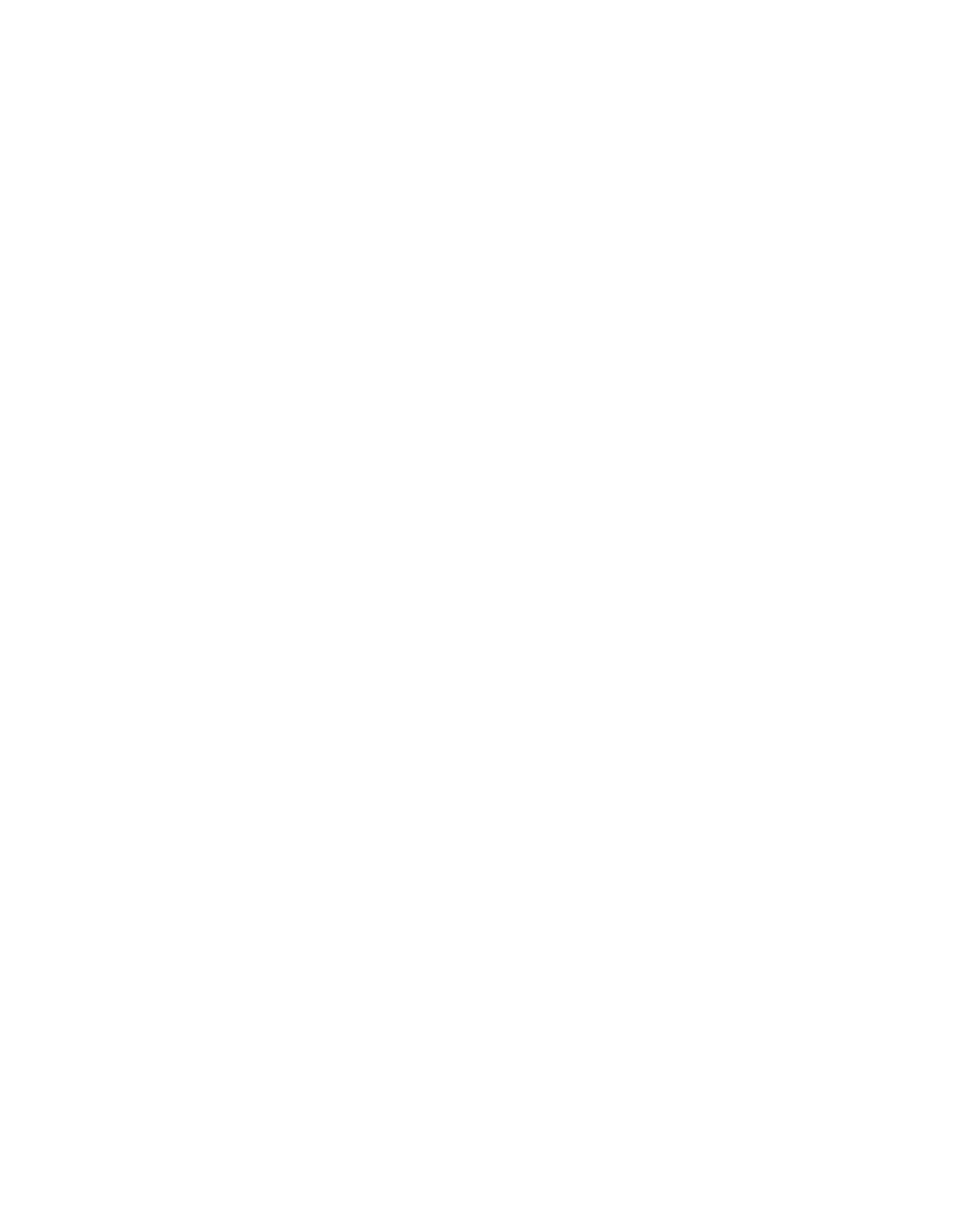## Table of contents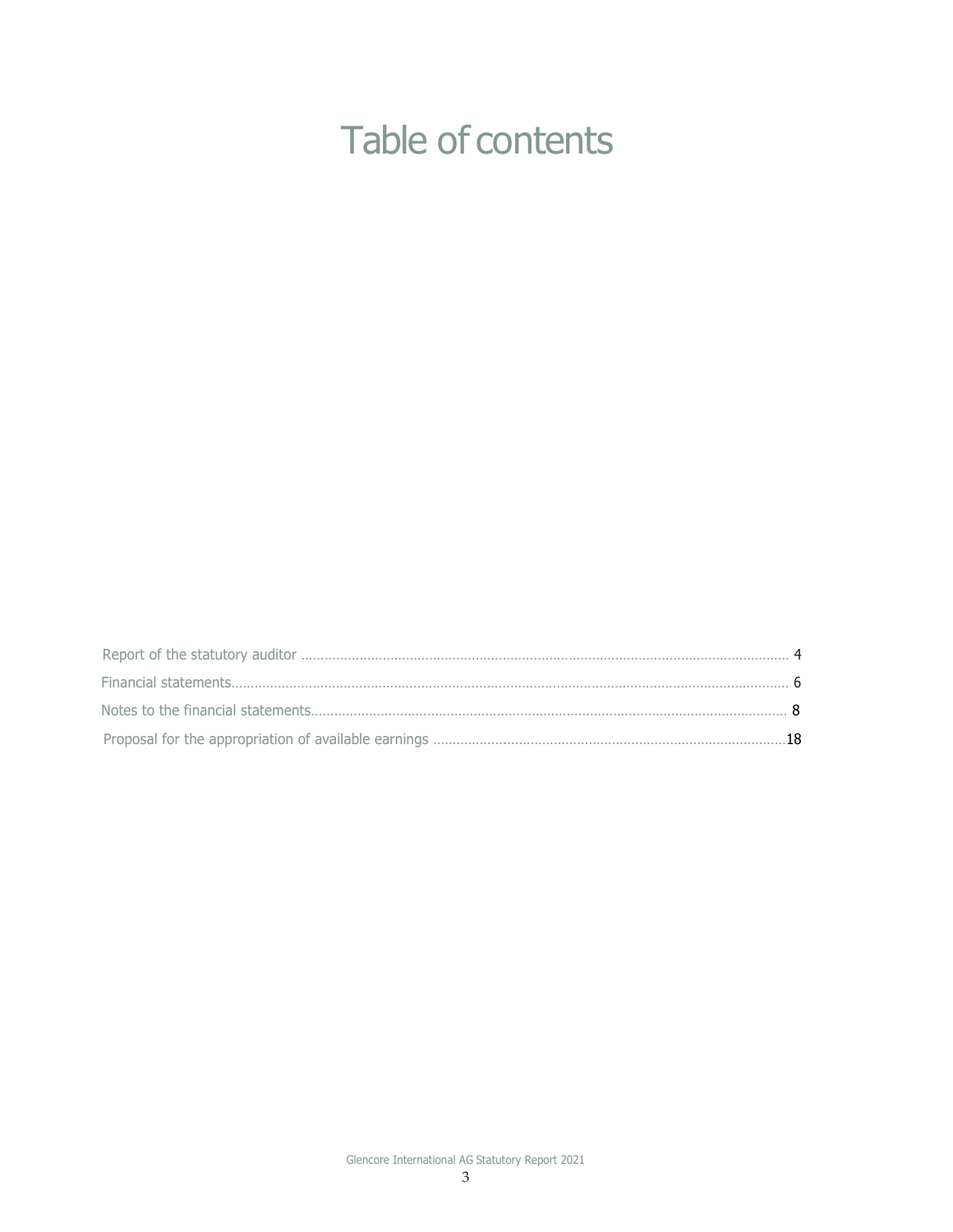# **Deloitte.**

Deloitte AG Pfingstweidstrasse 11 8005 Zurich Schweiz

Telefon: +41 (0)58 279 6000 Fax: +41 (0)58 279 6600 www.deloitte.ch

## **Statutory Auditor's Report**

To the General Meeting of **Glencore International AG, Baar** 

## **Report on the Audit of the Financial Statements**

## *Opinion*

We have audited the financial statements of Glencore International AG (the Company), which comprise the statement of financial position as at 31 December 2021 and the statement of income and notes to the financial statements for the year then ended.

In our opinion, the accompanying financial statements as at 31 December 2021 comply with Swiss law and the Company's articles of incorporation.

## *Basis for Opinion*

We conducted our audit in accordance with Swiss law, International Standards on Auditing (ISAs) and Swiss Auditing Standards (SAS). Our responsibilities under those provisions and standards are further described in the Auditor's Responsibilities for the Audit of the Financial Statements section of our report. We are independent of the Company in accordance with the provisions of Swiss law and the requirements of the Swiss audit profession, as well as the IESBA Code of Ethics for Professional Accountants, and we have fulfilled our other ethical responsibilities in accordance with these requirements.

We believe that the audit evidence we have obtained is sufficient and appropriate to provide a basis for our opinion.

## *Responsibility of the Board of Directors for the Financial Statements*

The Board of Directors is responsible for the preparation of the financial statements in accordance with the provision of Swiss law and the Company's articles of incorporation, and for such internal control as the Board of Directors determines is necessary to enable the preparation of financial statements that are free from material misstatement, whether due to fraud or error.

In preparing the financial statements, the Board of Directors is responsible for assessing the Company's ability to continue as a going concern, disclosing, as applicable, matters related to going concern and using the going concern basis of accounting unless the Board of Directors either intends to liquidate the Company or to cease operations, or has no realistic alternative but to do so.

## *Auditor's Responsibilities for the Audit of the Financial Statements*

Our objectives are to obtain reasonable assurance about whether the financial statements as a whole are free from material misstatement, whether due to fraud or error, and to issue an auditor's report that includes our opinion. Reasonable assurance is a high level of assurance, but is not a guarantee that an audit conducted in accordance with Swiss law, ISAs and SAS will always detect a material misstatement when it exists. Misstatements can arise from fraud or error and are considered material if, individually or in the aggregate, they could reasonably be expected to influence the economic decisions of users taken on the basis of these financial statements.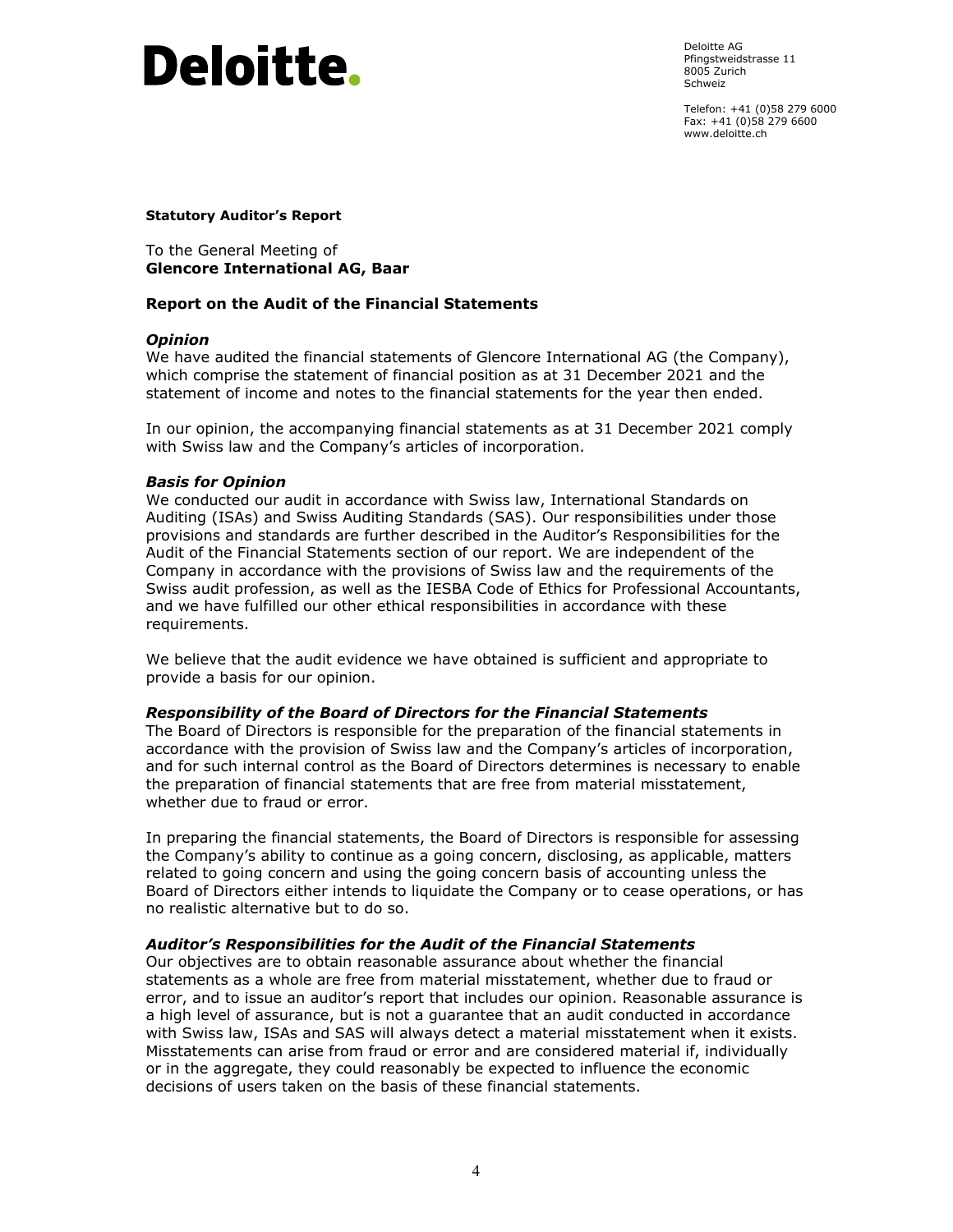A further description of our responsibilities for the audit of the financial statements is located at the website of EXPERTsuisse: http://expertsuisse.ch/en/audit-report-forpublic-companies. This description forms part of our auditor's report.

## **Report on Other Legal and Regulatory Requirements**

In accordance with article 728a paragraph 1 item 3 CO and Swiss Auditing Standard 890, we confirm that an internal control system exists, which has been designed for the preparation of financial statements according to the instructions of the Board of Directors.

We further confirm that the proposed appropriation of available earnings complies with Swiss law and the Company's articles of incorporation. We recommend that the financial statements submitted to you be approved.

## **Deloitte AG**

Lay Boon Tan Fabian Hell Auditor in Charge

 $F.$  H/w

Licensed Audit Expert Licensed Audit Expert

Zurich, 24 March 2022 LT/FH

Enclosures

- Financial statements (statement of financial position, statement of income and notes to the financial statements)
- Proposal for the appropriation of available earnings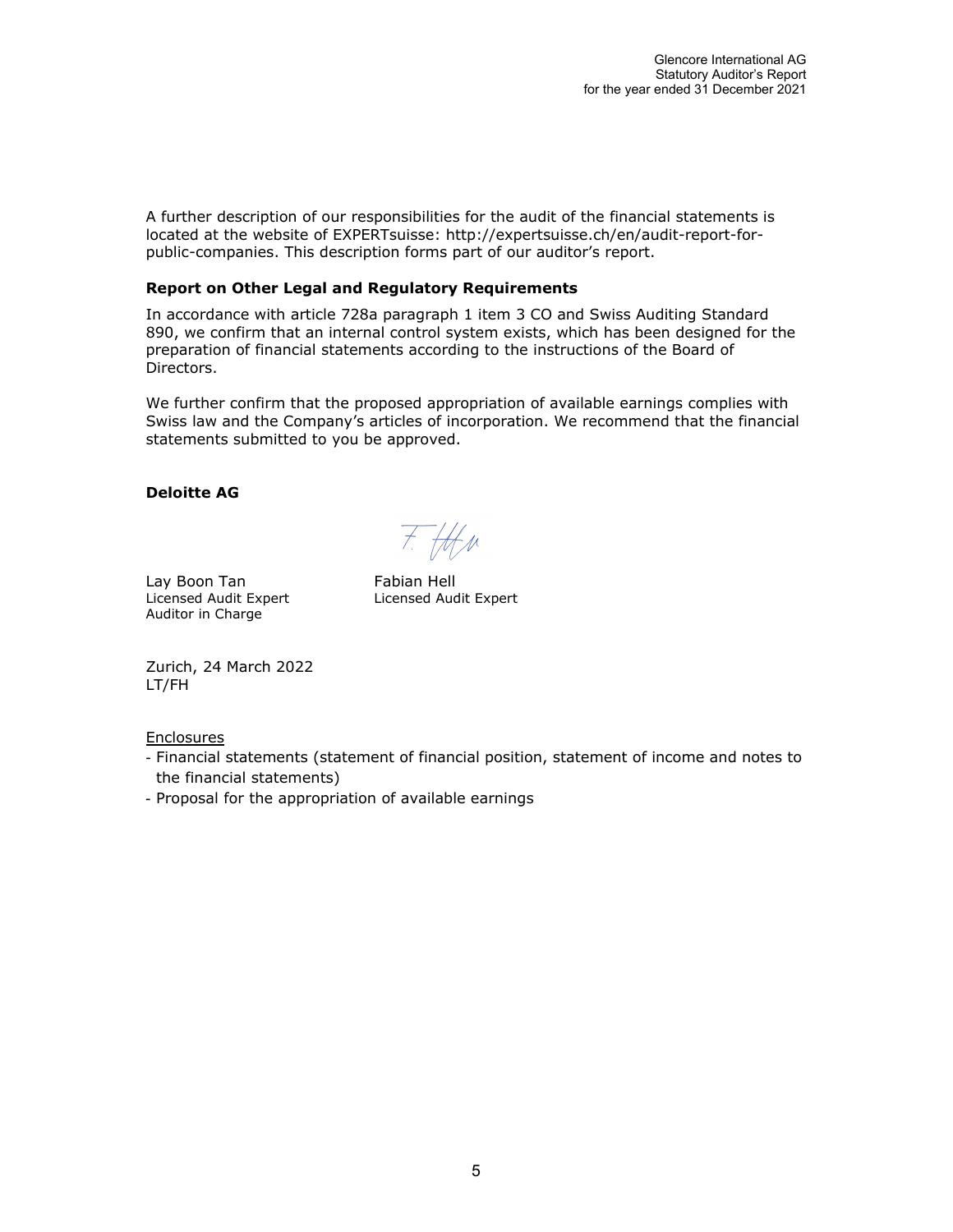## Financial statements

### STATEMENT OF FINANCIAL POSITION AS AT 31 DECEMBER 2021 AND 2020

#### CHF thousand

Assets

|                                              | <b>Notes</b> | 2021       | 2020          |
|----------------------------------------------|--------------|------------|---------------|
| <b>CURRENT ASSETS</b>                        |              |            |               |
|                                              |              |            |               |
| Cash and cash equivalents                    |              | 48 213     | 52 363        |
| Accounts receivable                          | 2            | 35 300 057 | 20 420 165    |
| Other current receivables                    | 3            | 2 851 206  | 2 5 9 1 9 7 2 |
| Inventories                                  | 4            | 11 165 990 | 7451692       |
| <b>Total current assets</b>                  |              | 49 365 466 | 30 516 192    |
|                                              |              |            |               |
| <b>NON-CURRENT ASSETS</b>                    |              |            |               |
| Non-current advances and loans               | 5            | 10 305 816 | 17 689 679    |
| Other financial assets                       |              | 324 370    | 748 690       |
| Investments                                  | 15           | 16 705 234 | 27 970 203    |
| Tangible fixed assets                        |              | 62 332     | 72 875        |
| Intangible fixed assets                      |              | 6067       | 2 1 7 5       |
| Total non-current assets                     |              | 27 403 819 | 46 483 622    |
| <b>Total assets</b>                          |              | 76 769 285 | 76 999 814    |
| CHF thousand                                 |              |            |               |
| Liabilities and equity                       |              |            |               |
|                                              |              |            |               |
|                                              | <b>Notes</b> | 2021       | 2020          |
| <b>CURRENT LIABILITIES</b>                   |              |            |               |
|                                              |              |            |               |
| Accounts payable                             | 6            | 48 525 695 | 52 546 120    |
| Current interest-bearing liabilities         |              | 661 975    | 1 1 5 1 4 4 9 |
| Other current liabilities                    | 7            | 4 847 891  | 4058026       |
| Provisions                                   | 13           | 550 699    | 441           |
| <b>Total current liabilities</b>             |              | 54 586 260 | 57 756 036    |
|                                              |              |            |               |
| <b>NON-CURRENT LIABILITIES</b>               |              |            |               |
| Non-current and interest-bearing liabilities | 8            | 18 059 189 | 15 936 312    |
| Other financial liabilities                  |              | 312 793    | 194 266       |
| Unrealised translation gain                  |              | 1016204    | 923 081       |
| Total non-current liabilities                |              | 19 388 186 | 17 053 659    |
| <b>Total liabilities</b>                     |              | 73 974 446 | 74 809 695    |
|                                              |              |            |               |
| <b>EQUITY</b>                                |              |            |               |
| Share capital                                | 9            | 117922     | 117922        |
| Legal reserve                                |              | 37 500     | 37 500        |
| Capital contribution reserves                |              | 7701614    | 7701614       |
| <b>Accumulated losses</b>                    |              | $-5062197$ | $-5666917$    |
| <b>Total equity</b>                          |              | 2794839    | 2 190 119     |
|                                              |              |            |               |

The accompanying notes are an integral part of these financial statements.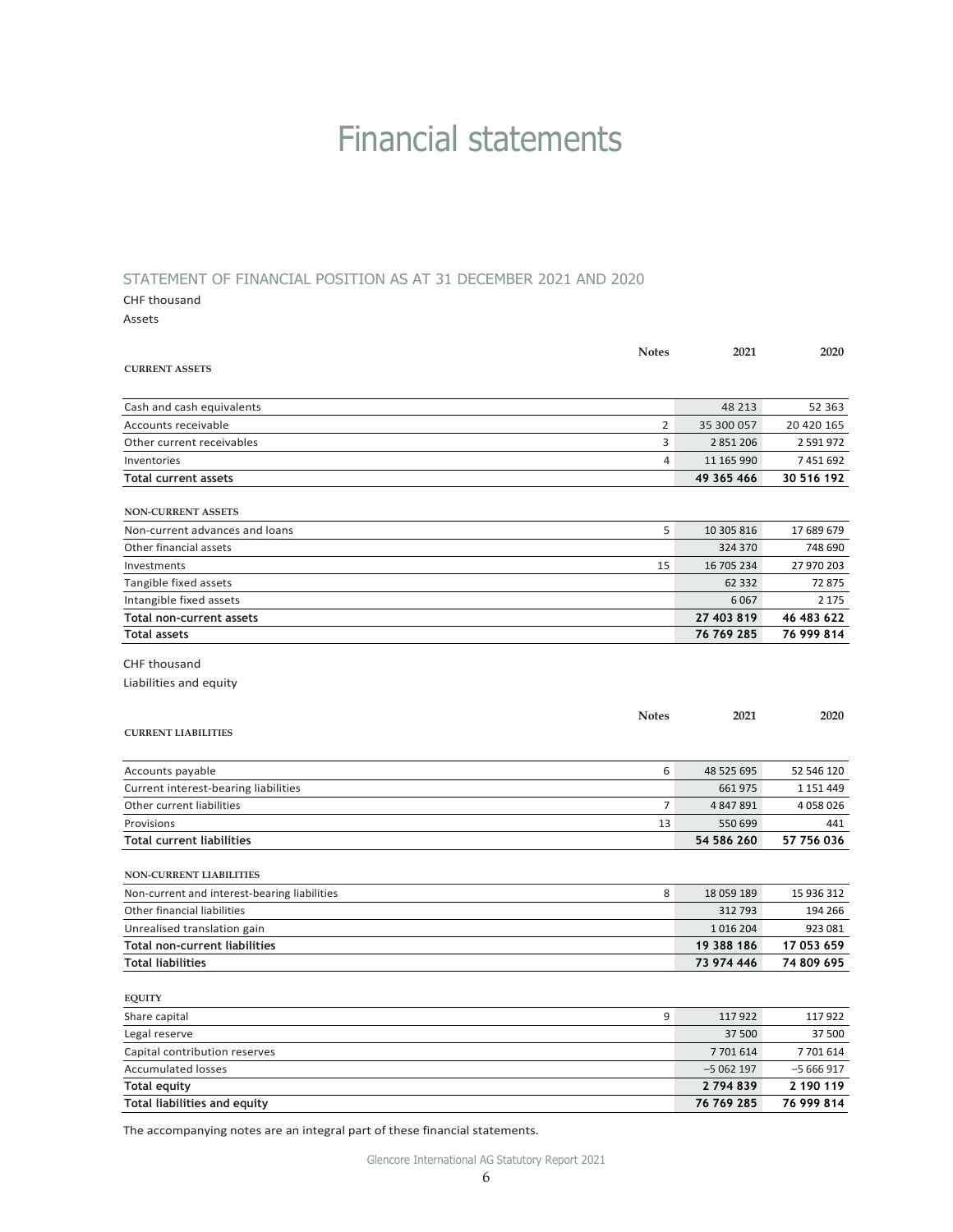## STATEMENT OF INCOME FOR THE YEARS ENDED 31 DECEMBER 2021 AND 2020

CHF thousand

|                                               | <b>Notes</b> | 2021        | 2020          |
|-----------------------------------------------|--------------|-------------|---------------|
|                                               |              |             |               |
| Revenue                                       |              | 68 391 547  | 49 453 310    |
| Cost of goods sold                            |              | $-65094860$ | $-46939386$   |
| <b>Gross income</b>                           |              | 3 296 687   | 2 5 1 3 9 2 4 |
|                                               |              |             |               |
| Administration expenses                       |              | $-905762$   | $-480617$     |
| Other operational expenses                    |              | $-328340$   | $-293047$     |
| Depreciation and amortization                 |              | $-17497$    | $-40927$      |
| Total administrative and operational expenses |              | $-1251599$  | $-814591$     |
|                                               |              |             |               |
| Financial expenses                            | 10           | $-1095512$  | $-1431547$    |
| Financial income                              | 11           | 1 347 486   | 1 174 897     |
| Dividend income                               |              | 23 1 23     | 22 10 1       |
| (Loss)/gain on foreign exchange and others    |              | $-62870$    | 403 507       |
| <b>Total financial income</b>                 |              | 212 227     | 168958        |
|                                               |              |             |               |
| Other non-operational expenses                | 12, 13       | $-1652595$  | $-12418178$   |
|                                               |              |             |               |
| Profit /(loss) before direct taxes            |              | 604 720     | $-10549887$   |
|                                               |              |             |               |
| Direct taxes                                  |              |             | $-14$         |
| Profit/(loss) for the year                    |              | 604 720     | $-10549901$   |

The accompanying notes are an integral part of these financial statements.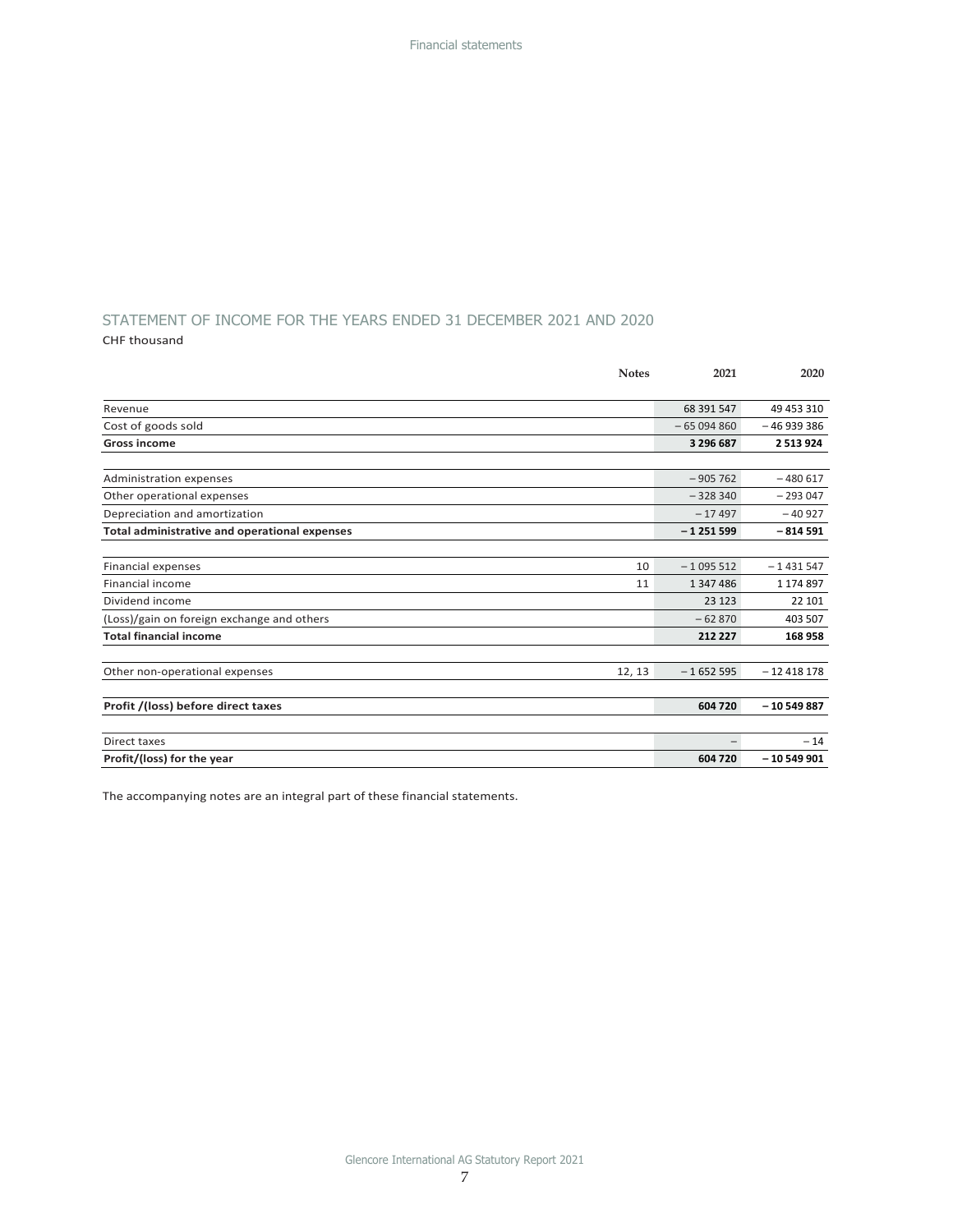## Notes to the financial statements

#### Expressed in thousands of CHF unless otherwise stated

### 1. SUMMARY OF SIGNIFICANT ACCOUNTING POLICIES

#### Basis of preparation

The financial statements of Glencore International AG (the "Company") have been prepared in accordance with the provisions of the Swiss Law on Accounting and Financial Reporting. Presentation of certain prior year comparatives have been adjusted as required.

The Company is a wholly owned subsidiary of Glencore plc (the "Parent"), a company listed on the London and Johannesburg stock exchanges. The Parent prepares consolidated accounts in accordance with International Financial Reporting Standards ("IFRS"). As a result, based on Article 961d and 963a of the Swiss Code of Obligations, the Company is exempt from preparing consolidated accounts, cash flow statement, management report and certain other additional information in the notes to the accounts.

#### Employees

The Company has an annual average in excess of 250 full‐time positions (2020: in excess of 250 full‐time positions).

#### Foreign currency translation

The Company's functional currency is the US Dollar (USD) as this is assessed to be the principal currency of the economic environment in which it operates.

#### Foreign currency transactions

Transactionsin foreign currencies are converted into the functional currencyusing the exchange rate prevailing at the transaction date.

Monetary assets and liabilities outstanding at year‐end are converted at year‐end rates. Resulting exchange differences are recorded in the Statement of Income. Non-monetary assets and liabilities are converted at the historical foreign exchange rate at the time of the transaction.

#### Translation of financial statements

The Company's reporting currency is the Swiss Franc (CHF).

All assets and liabilities at year-end, excluding equity balances, are converted to CHF from USD using the year-end exchange rate of 1 USD: 0.9117 CHF (2020: 1 USD: 0.8847 CHF). Equity balances are converted at the historical foreign exchange rate. Transactions in the Statement of Income are converted into the reporting currency using the average exchange rate forthe year of 1USD: 0.9142 CHF (2020: 1USD: 0.9386 CHF). Any translation gains are deferred, whilsttranslation losses are recorded in the Statement of Income.

#### Inventories

The vast majority of inventories are valued at fair value less costs of disposal with the remainder valued at the lower of cost or net realisable value. Unrealised gains and losses from changes in fair value are reported in cost of goods sold.

#### Investments

Investments are initially recorded at cost. Investments are assessed annually for impairment and are adjusted to their recoverable value, if required, on an individual or grouped basis as appropriate.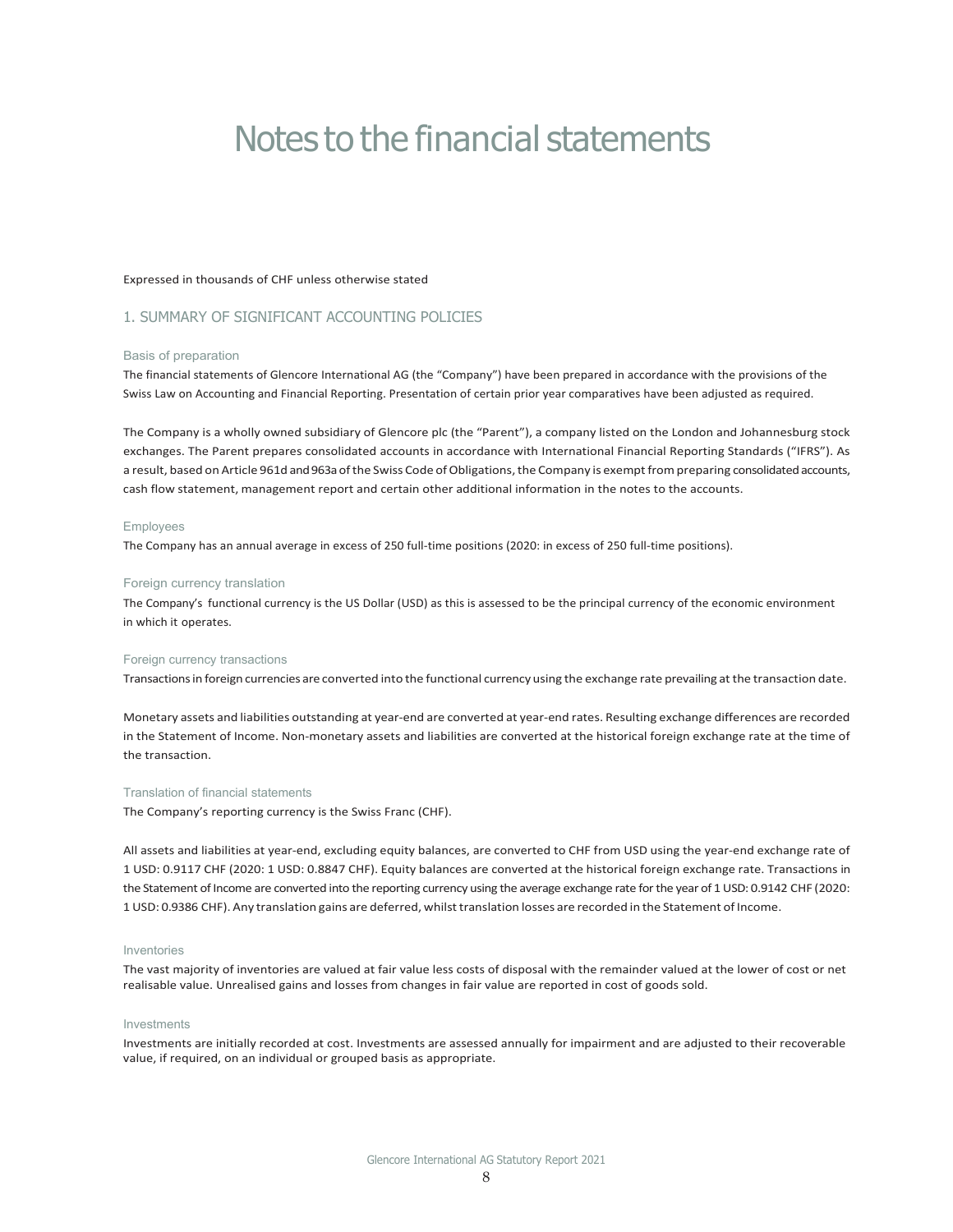## 1. SUMMARY OF SIGNIFICANT ACCOUNTING POLICIES (CONTINUED):

#### Valuation of derivative instruments

Derivative instruments are carried atfair value and the Company evaluatesthe quality and reliability ofthe assumptions and data used tomeasure fair value in the three hierarchy levels, Level 1, 2 and 3. Fair values are determined in the followingways: externally verified via comparison to quoted market pricesin active markets(Level 1); or by usingmodels with externally verifiable inputs(Level 2); or by using alternative procedures such as comparison to comparable instruments and/or using models with unobservable market inputs requiring the Company to make market based assumptions (Level 3). Any net fair value gains for Level 3 derivative instruments are deferred owing to the use of unobservable market inputs whilst any net fair value losses are recognised in the Statement of Income.

## 2. ACCOUNTS RECEIVABLE

| Trade receivables                                      | 5 3 2 1 2 4 5 | 3 639 313  |
|--------------------------------------------------------|---------------|------------|
| Receivables from subsidiaries and associated companies | 29 978 812    | 16 780 852 |
| <b>Total</b>                                           | 35 300 057    | 20 420 165 |

**2021 2020**

**2021 2020**

The total amount of trade receivables pledged as security for bank loans and borrowing facilities was nil (2020: CHF571 million). The proceeds received are recognised as current debt and amount to nil (2020: CHF 501 million).

#### 3. OTHER CURRENT RECEIVABLES

|                                                              | 2021      | 2020      |
|--------------------------------------------------------------|-----------|-----------|
| Trade advances and deposits                                  | 390 843   | 593 460   |
| Other receivables from subsidiaries and associated companies | 503 440   | 317803    |
| Other receivables                                            | 1956923   | 1680709   |
| <b>Total</b>                                                 | 2 851 206 | 2 591 972 |

### 4. INVENTORIES

The total amount of inventory pledged assecurity for bank loans and borrowing facilities was nil (2020: CHF 426 million). The proceeds received are recognised as current debt and amount to nil (2020: CHF 384 million).

### 5. NON-CURRENT ADVANCES AND LOANS

| Trade advances and loans                       | 1067871    | 319352     |
|------------------------------------------------|------------|------------|
| Non-trade advances, loans and other            | 35 4 16    | 29 720     |
| Loans to subsidiaries and associated companies | 9 202 5 29 | 17 340 607 |
| <b>Total</b>                                   | 10 305 816 | 17 689 679 |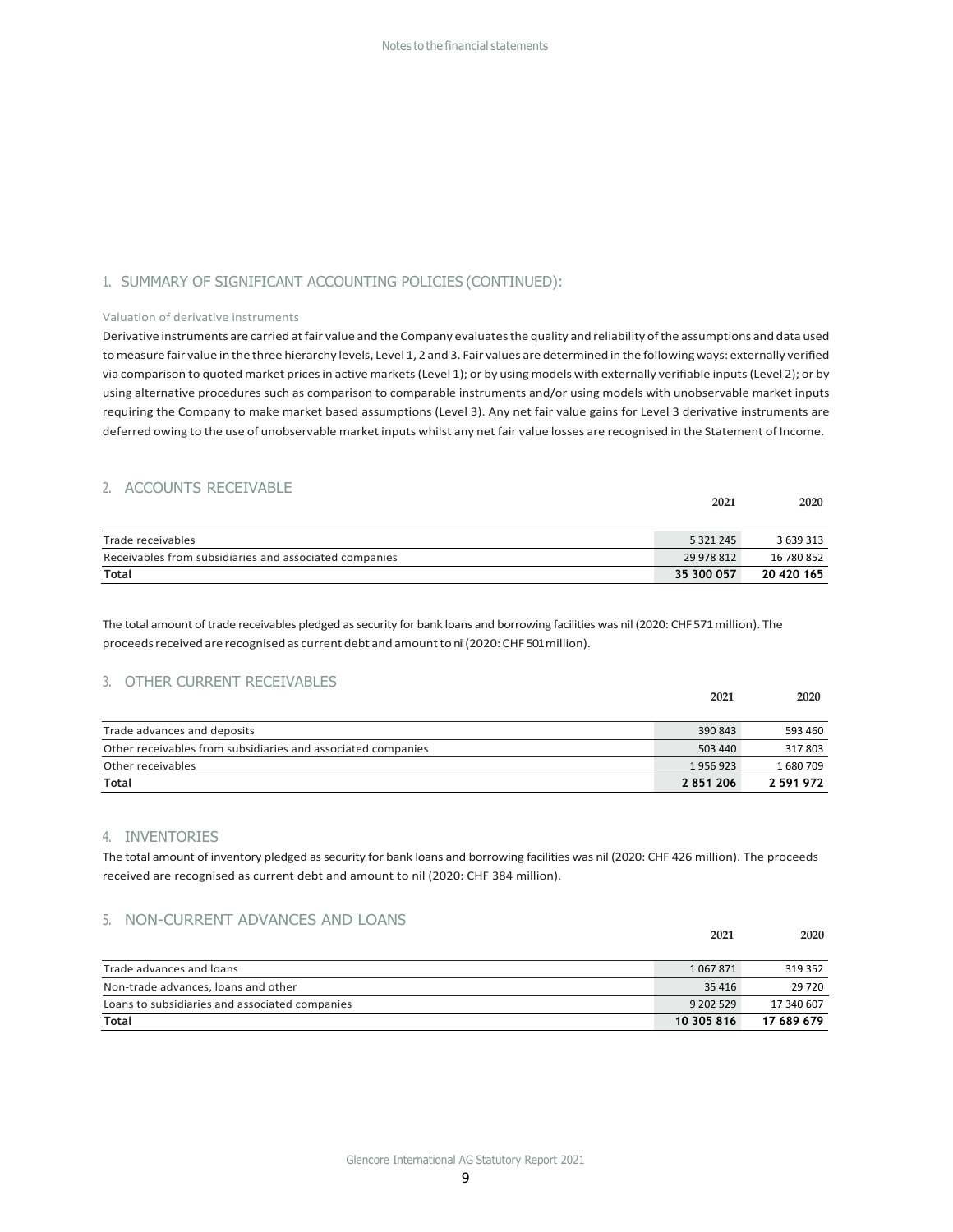## 6. ACCOUNTS PAYABLE

|                                                                       | 2021        | 2020          |
|-----------------------------------------------------------------------|-------------|---------------|
| Trade payables                                                        | 6 696 930   | 5 226 202     |
| Payable to subsidiaries and associated companies                      | 28 352 190  | 31 696 021    |
| Payable to parent                                                     | 13 476 575  | 15 623 897    |
| <b>Total</b>                                                          | 48 525 695  | 52 546 120    |
|                                                                       |             |               |
| 7. OTHER CURRENT LIABILITIES                                          |             |               |
|                                                                       | 2021        | 2020          |
|                                                                       |             |               |
| Prepayments from buyers                                               | 617 109     | 381497        |
| Income taxes                                                          | 237         | 1329          |
| Other payables and accrued liabilities                                | 4 0 27 9 04 | 2 903 501     |
| Subsidiaries and associated companies                                 | 202 641     | 771699        |
| <b>Total</b>                                                          | 4 847 891   | 4 058 026     |
| 8. NON-CURRENT AND INTEREST-BEARING LIABILITIES                       | 2021        | 2020          |
| Prepayments from buyers                                               | 563 015     | 633 473       |
| <b>Banks and others</b>                                               | 2 404 495   | 4 3 2 5 5 3 9 |
| Subsidiaries and associated companies                                 | 15 091 679  | 10 977 300    |
| <b>Total</b>                                                          | 18 059 189  | 15 936 312    |
| 9. SHARE CAPITAL                                                      | 2021        | 2020          |
| REGISTERED SHARES WITH RESTRICTION OF TRANSFERABILITY OF CHF 500 EACH |             |               |
| 235 843 shares                                                        | 117922      | 117922        |
| Total                                                                 | 117922      | 117922        |
| <b>10. FINANCIAL EXPENSES</b>                                         | 2021        | 2020          |

| Banks and others                      | $-80004$   | $-189519$  |
|---------------------------------------|------------|------------|
| Parent                                | $-193339$  | $-379554$  |
| Subsidiaries and associated companies | $-822119$  | $-862474$  |
| <b>Total</b>                          | $-1095512$ | $-1431547$ |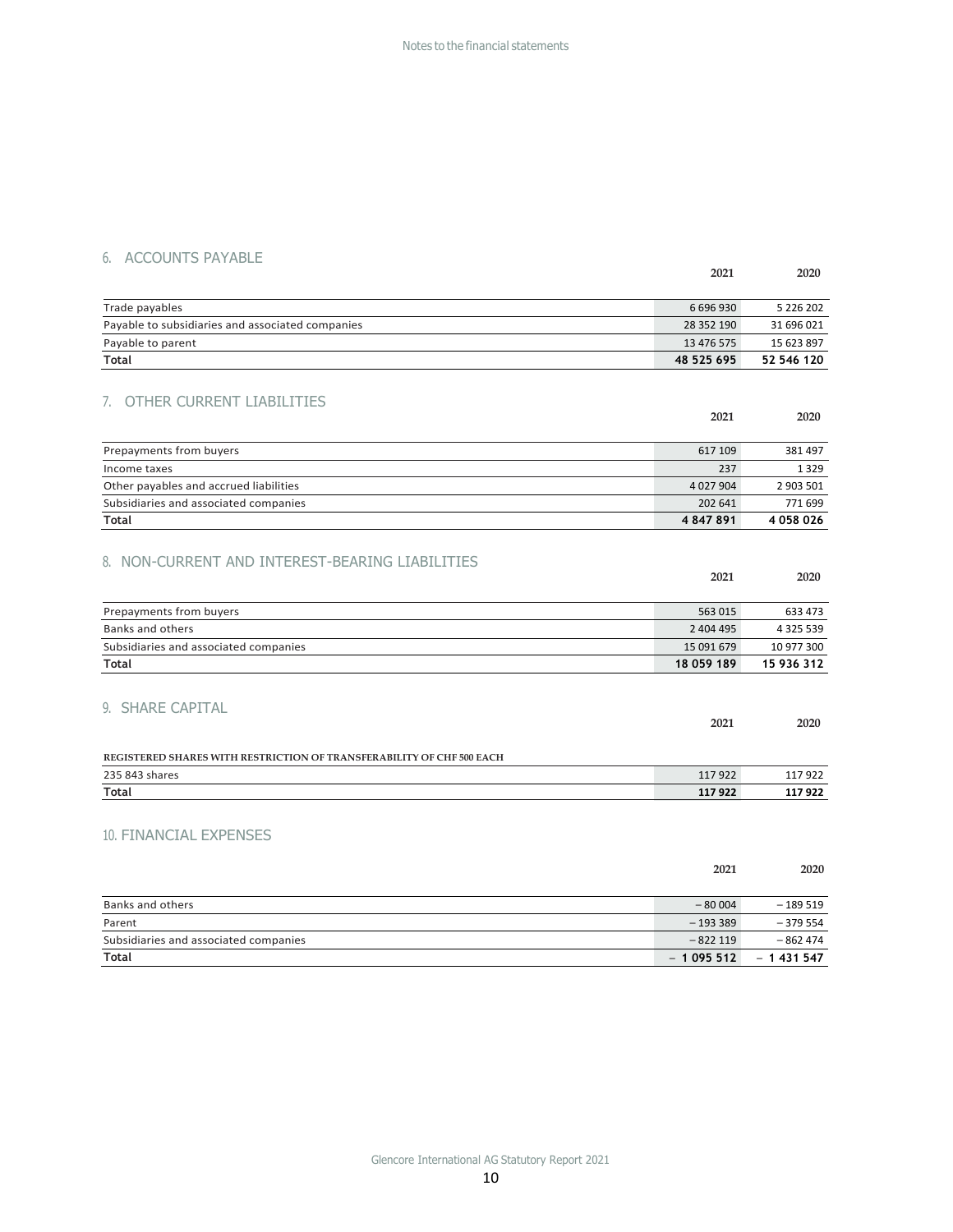#### 11. FINANCIAL INCOME

|                                       | 2021      | 2020          |  |
|---------------------------------------|-----------|---------------|--|
|                                       |           |               |  |
| Banks and others                      | 201 242   | 58 069        |  |
| Subsidiaries and associated companies | 1 146 244 | 1 1 1 6 8 2 8 |  |
| <b>Total</b>                          | 1 347 486 | 1 174 897     |  |

#### 12. OTHER NON-OPERATIONAL EXPENSES

Other non‐operational expenses include impairments amounting to CHF 821 million (2020: CHF 12 314 million) related to investments and loans due from certain subsidiaries and associated companies.

#### 13. PROVISIONS

The provision amount, as advised by the Glencore plc's Investigations Committee (the 'Committee'), represents the best estimate of the costs to resolve various investigations by regulatory and enforcement authorities. Further information is included within note 23 of the financial statements included in the Glencore plc 2021 Annual Report. Whilst the Committee cannot forecast with certainty the cost, extent, timing or terms of the outcomes of the investigations, the Committee have advised the Directors of their best estimate of the costs to resolve these investigations and the Company has raised a provision of CHF 551 million.

#### 14. CONTINGENT LIABILITIES ANDGUARANTEES

As part of the Company's ordinary sourcing and procurement of physical commodities and other ordinary marketing obligations, the selling party may request that a financial institution act as either a) the paying party upon the delivery of product and qualifying documents through the issuance of a letter of credit or b) the guarantor by way of issuing a bank guarantee that accepts responsibility for the Company's contractual obligations. At 31 December 2021, CHF 1 678 million (2020: CHF 1 193 million) of such commitments had been issued on behalf of the Company, which will generally be settled simultaneously with the payment for such commodities.

The obligations of Glencore Finance (Europe) Limited, Glencore Funding LLC, Glencore Finance (Canada) Limited and Glencore Capital Finance DAC under various current and non‐current debt obligations are guaranteed together with Glencore plc and Glencore (Schweiz) AG. The Company's financial obligation under these guarantees is limited to the Company's freely disposable reserves. The Company guarantees certain obligations of some direct and indirect subsidiaries and associates. The amount of the outstanding obligations covered by these guarantees is CHF 34 982 million (2020: CHF 40 395 million).

The Company believes the likelihood of a claim under any of these guarantees to be remote.

Under Swiss VAT group taxation rules, the Company is jointly and severally liable together with other VAT group companies for VAT payable to the tax authorities.

In addition to the provisions as described in Note 13, other authorities may commence investigations or bring proceedings against the Company in connection with the matters under investigation and the Company may be the subject of legal claims brought by other parties in connection with these matters, including class action suits. Taking into account all available evidence, the Directors do not consider it probable that a present obligation existed in relation to these potential additional investigations or claims as at the balance sheet date, and the amount of any financial effects, which could be material, is not currently possible to predict or estimate.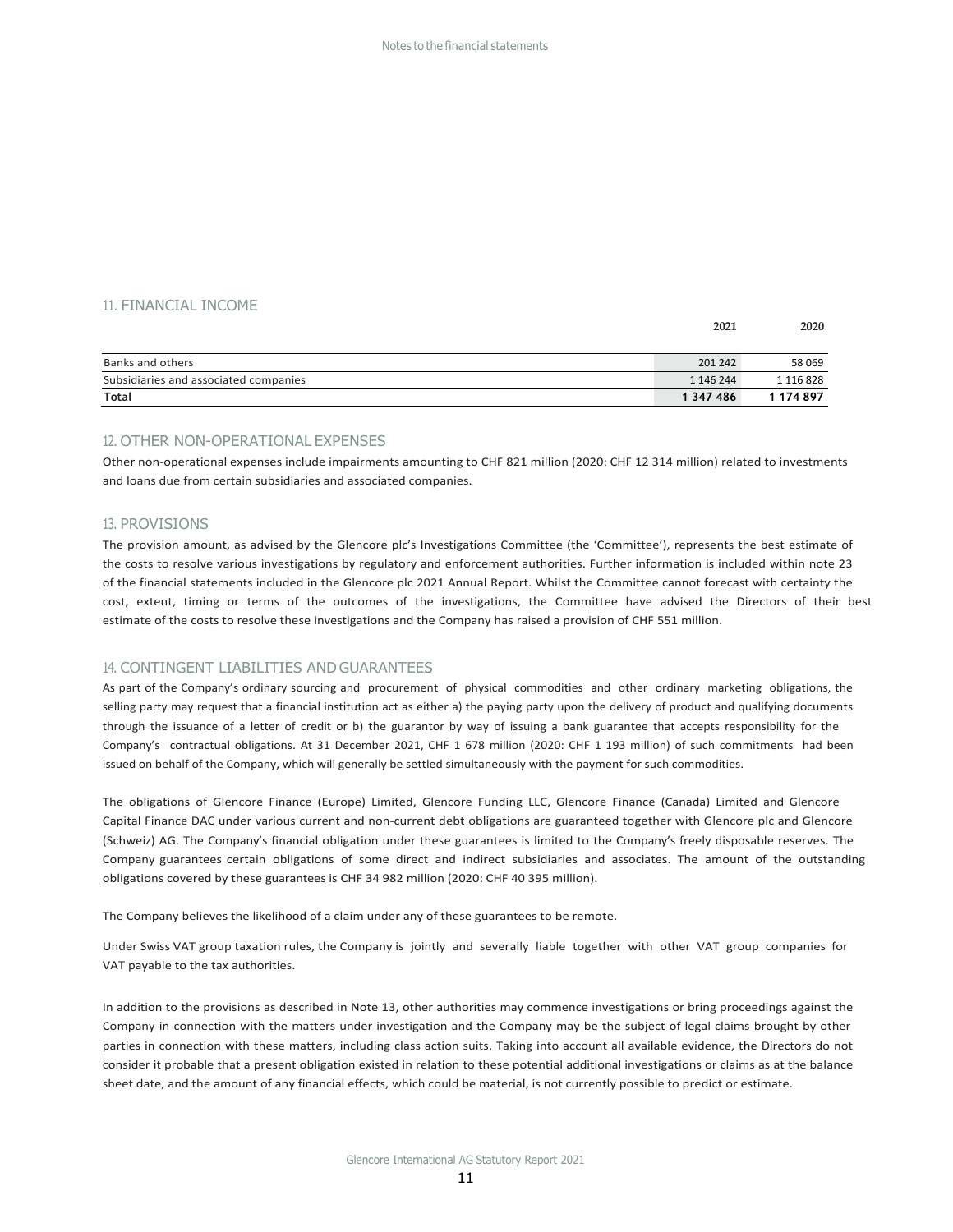## 15. INVESTMENTS

The direct investments where the ownership interest is greater than 20 % as at 31 December are listed in the table below. Ownership interest equals voting rights unless specified otherwise.

| <b>Company Name</b>                             | Country of incorporation      | 2021<br>Ownership<br>interest | 2020<br>Ownership<br>interest <sup>1</sup> |
|-------------------------------------------------|-------------------------------|-------------------------------|--------------------------------------------|
| Glencore Argentina S.A.                         | Argentina                     | 60.0%                         | 60.0%                                      |
| Anani Investments Ltd.                          | Bermuda                       | 100.0%                        | 100.0%                                     |
| Galif Investments Ltd.                          | Bermuda                       | 100.0%                        | 100.0%                                     |
| Glencore Investments Limited                    | Bermuda                       | 100.0%                        | 100.0%                                     |
| Mining and Technical Services (Bermuda) Limited | Bermuda                       | 100.0%                        | 100.0%                                     |
| Narila Investments Ltd.                         | Bermuda                       | 100.0%                        | 100.0%                                     |
| Surmira Limited                                 | Bermuda                       |                               | 100.0%                                     |
| Glencore Bolivia Ltda.                          | <b>Bolivia</b>                | 25.0%                         | 25.0%                                      |
| Glencore do Brasil Comercio e Exportacao Ltda.  | Brazil                        | 100.0%                        | 100.0%                                     |
| Choco Holdings Limited                          | <b>British Virgin Islands</b> |                               | 35.9%                                      |
| Garvyn Universal Inc.                           | British Virgin Islands        | 100.0%                        | 100.0%                                     |
| Hoxney World Holdings Inc.                      | <b>British Virgin Islands</b> | 100.0%                        | 100.0%                                     |
| Hutchinson Financial Corp.                      | British Virgin Islands        |                               | 100.0%                                     |
| Linford Business Ventures Inc.                  | British Virgin Islands        | 100.0%                        | 100.0%                                     |
| Linkway Overseas Corp.                          | British Virgin Islands        | 100.0%                        | 100.0%                                     |
| Longhill Development Inc.                       | British Virgin Islands        | 100.0%                        | 100.0%                                     |
| Mirtos, Limited                                 | British Virgin Islands        | 100.0%                        | 100.0%                                     |
| Rocket Consulting Corp.                         | British Virgin Islands        |                               | 100.0%                                     |
| <b>Strongest Network Corporation</b>            | <b>British Virgin Islands</b> |                               | 100.0%                                     |
| <b>Topley Corporation</b>                       | <b>British Virgin Islands</b> | 100.0%                        | 100.0%                                     |
| Glencore E&P (Canada) Inc.                      | Canada                        | 100.0%                        | 100.0%                                     |
| Glencore South America Limited                  | Cayman Islands                | 97.2%                         | 97.2%                                      |
| Glencore (Beijing) Trading Co., Ltd.            | China                         | 100.0%                        | 100.0%                                     |
| Glencore China Ltd                              | China                         | 100.0%                        | 100.0%                                     |
| Nashira International Trade (Shanghai) Co. Ltd. | China                         | 100.0%                        | 100.0%                                     |
| Sinoline (Tianjin) International Trade Co. Ltd. | China                         | 100.0%                        | 100.0%                                     |
| Glencore Colombia SAS                           | Colombia                      | 100.0%                        | 100.0%                                     |
| Glencore Energy Colombia SAS                    | Colombia                      | 100.0%                        | 100.0%                                     |
| NZH Nordenham Zinc Holding GmbH                 | Germany                       | 100.0%                        | 100.0%                                     |
| Glencore Import Services UK Ltd                 | <b>Great Britain</b>          | 100.0%                        |                                            |
| Glencore UK Ltd                                 | <b>Great Britain</b>          | 100.0%                        | 100.0%                                     |
| Glencore India Private Limited (New Delhi)      | India                         | 100.0%                        | 100.0%                                     |
| PT Glencore Indonesia                           | Indonesia                     | 98.9%                         | 98.9%                                      |
| PT Global Laju Energi                           | Indonesia                     | 98.0%                         | 98.0%                                      |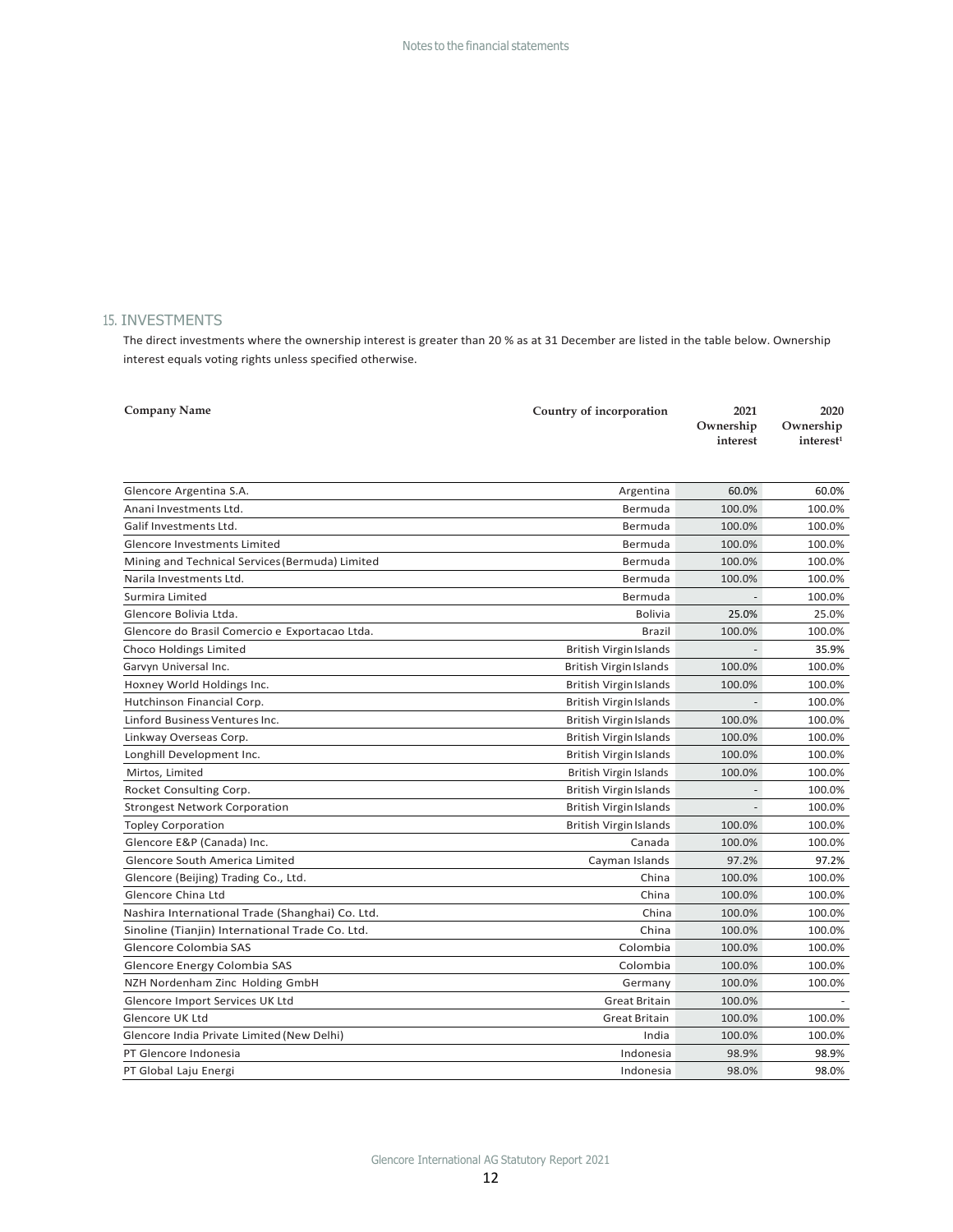| <b>Company Name</b> | Country of incorporation | 2021     | 2020                                         |
|---------------------|--------------------------|----------|----------------------------------------------|
|                     |                          | interest | Ownership Ownership<br>interest <sup>1</sup> |
|                     |                          |          |                                              |

| Katanga Mining Limited                                         | Isle of Man  | 100.0%         | 100.0% |
|----------------------------------------------------------------|--------------|----------------|--------|
| Glencore Japan Limited                                         | Japan        | 100.0%         | 100.0% |
| Danelo Limited                                                 | Jersey       | 100.0%         | 100.0% |
| Norroy Storage Limited                                         | Jersey       | 100.0%         | 100.0% |
| <b>ProGas Limited</b>                                          | Jersey       | 100.0%         | 100.0% |
| Lurdington Holding Ltd.                                        | Mauritius    | ÷,             | 100.0% |
| Glencore de Mexico, S.A. de C.V.                               | Mexico       | 100.0%         | 100.0% |
| Metagri S.A. de C.V.                                           | Mexico       | 100.0%         | 100.0% |
| Glencore Moçambique Management Services, LDA                   | Mozambique   |                | 50.0%  |
| Finges Investment B.V.                                         | Netherlands  | 100.0%         | 100.0% |
| Glencore Services B.V.                                         | Netherlands  | 100.0%         | 100.0% |
| Glencore Lima Trading S.A.C.                                   | Peru         | 99.9%          | 99.9%  |
| Glencore Peru S.A.C.                                           | Peru         | 100.0%         | 100.0% |
| Glencore Polska Metals Spólka z ograniczona odpowiedzilanoscia | Poland       | 100.0%         | 100.0% |
| Feldyn Associates Inc.                                         | Panama       | 100.0%         | 100.0% |
| Milio Overseas Inc.                                            | Panama       | 100.0%         | 100.0% |
| Glencore Asian Holdings Pte. Ltd.                              | Singapore    | 100.0%         | 100.0% |
| Glencore Singapore Pte. Ltd.                                   | Singapore    | 100.0%         | 100.0% |
| Singfuel Investment Pte. Ltd.                                  | Singapore    | 44.2%          | 44.2%  |
| ST Shipping and Transport Pte. Ltd.                            | Singapore    | 100.0%         | 100.0% |
| Microsteel (Proprietary) Limited                               | South Africa | 50.0%          | 50.0%  |
| OCH Investments I (Pty) Limited                                | South Africa | 45.2%          | 45.2%  |
| OCH Investments II (Pty) Limited                               | South Africa | 45.1%          | 45.1%  |
| OCH Investments III (Pty) Limited                              | South Africa | 49.9%          | 49.9%  |
| OCH Investments IV (Pty) Limited                               | South Africa | 49.9%          | 49.9%  |
| OCH Investments V (Pty) Limited                                | South Africa | 49.9%          | 49.9%  |
| Glencore Korea Inc.                                            | South Korea  | 100.0%         | 100.0% |
| Glencore Metales Espana S.L.U.                                 | Spain        | 100.0%         | 100.0% |
| Amozira Holding AG (Ltd/SA)                                    | Switzerland  | 100.0%         | 100.0% |
| Ancolia Holding AG                                             | Switzerland  | 100.0%         | 100.0% |
| Bellosino Holding AG (SA/Ltd)                                  | Switzerland  | 100.0%         | 100.0% |
| Centulli Holding AG (SA/Ltd)                                   | Switzerland  | 100.0%         | 100.0% |
| Chavanne Trade S.A. (AG/Ltd)                                   | Switzerland  | 100.0%         | 100.0% |
| Chingwell Trading AG (SA/Ltd)                                  | Switzerland  | $\blacksquare$ | 100.0% |
| Cristellio Holding AG (Ltd/SA)                                 | Switzerland  | 100.0%         | 100.0% |
| Dagan AG (Ltd/SA)                                              | Switzerland  | 100.0%         | 100.0% |
| Desart Commercial S.A.                                         | Switzerland  | $\bar{a}$      | 100.0% |
| Glencore AG (Ltd/SA)                                           | Switzerland  | 100.0%         | 100.0% |
| Glencore (Asia) AG (Ltd/SA)                                    | Switzerland  | 100.0%         | 100.0% |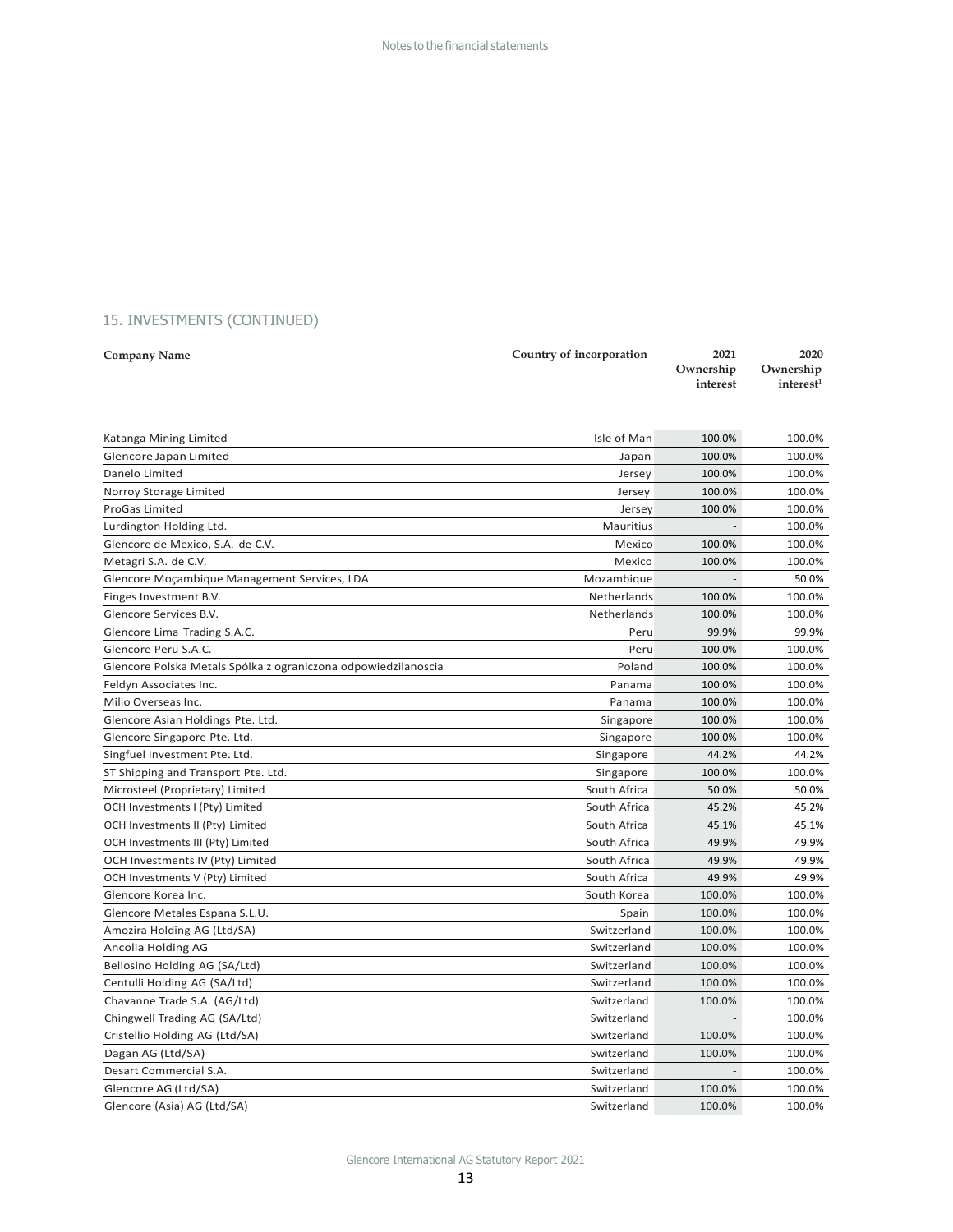| <b>Company Name</b> | Country of incorporation | 2021     | 2020                  |
|---------------------|--------------------------|----------|-----------------------|
|                     |                          |          | Ownership Ownership   |
|                     |                          | interest | interest <sup>1</sup> |

| Glencore (Europe) AG (Ltd/SA)                                    | Switzerland                          | 100.0% | 100.0% |
|------------------------------------------------------------------|--------------------------------------|--------|--------|
| Glencore (Far East) AG (Ltd/SA)                                  | Switzerland                          | 100.0% | 100.0% |
| Glencore (Schweiz) AG                                            | Switzerland                          | 100.0% |        |
| Glencore (South East Asia) AG (Ltd/SA)                           | Switzerland                          | 100.0% | 100.0% |
| Glencore Gastroservice AG (Ltd/SA)                               | Switzerland                          | 100.0% | 100.0% |
| Glencore Mining AG (Ltd/SA)                                      | Switzerland                          | 100.0% | 100.0% |
| Glencore Trading AG (Ltd/SA)                                     | Switzerland                          | 100.0% | 100.0% |
| Kazastur Zinc AG (Ltd/SA)                                        | Switzerland                          | 100.0% | 100.0% |
| Latino Invest AG (Ltd/SA)                                        | Switzerland                          | 100.0% | 100.0% |
| Mehrano Trading AG (SA/Ltd)                                      | Switzerland                          | 100.0% | 100.0% |
| MTS Mining & Technical Services AG (Ltd/SA/SpA)                  | Switzerland                          | 100.0% | 100.0% |
| Narana Holding AG (Ltd/SA)                                       | Switzerland                          | 100.0% | 100.0% |
| Polivagu Holding SA (Ltd/AG)                                     | Switzerland                          | 100.0% | 100.0% |
| Prolag Aktiengesellschaft                                        | Switzerland                          | 100.0% | 100.0% |
| Rambero Holding AG                                               | Switzerland                          | 100.0% | 100.0% |
| Selimare Holding AG (SA/Ltd)                                     | Switzerland                          | 100.0% | 100.0% |
| ST Shipping and Transport Inc.                                   | Switzerland                          | 100.0% | 100.0% |
| Talengo Holding AG (Ltd/SA)                                      | Switzerland                          | 100.0% | 100.0% |
| Zabax Holding AG (Ltd/SA)                                        | Switzerland                          | 100.0% | 100.0% |
| Glencore Logistics Tanzania Limited                              | Tanzania                             | 95.0%  | 95.0%  |
| Glencore Congo S.A.R.L.                                          | The Democratic Republic of the Congo | 100.0% |        |
| Rocket Consulting DRC S.A.R.L.                                   | The Democratic Republic of the Congo | 100.0% |        |
| Karadeniz LPG Depolama ve Deniz Terminali Ticaret Anonim Sirketi | Turkey                               |        | 100.0% |
| Glencore Finance (Dubai) Limited                                 | <b>UAE</b>                           | 100.0% |        |
| <b>Glencore Group Funding Limited</b>                            | <b>UAE</b>                           | 100.0% | 100.0% |
| Commodity Funding, LLC                                           | <b>United States</b>                 | 100.0% | 100.0% |
| Zinc Funding LLC                                                 | <b>United States</b>                 | 100.0% | 100.0% |

1During the year Glencore Coal Sales Pte. Ltd. and Glencore Technology AG have commenced the liquidation process.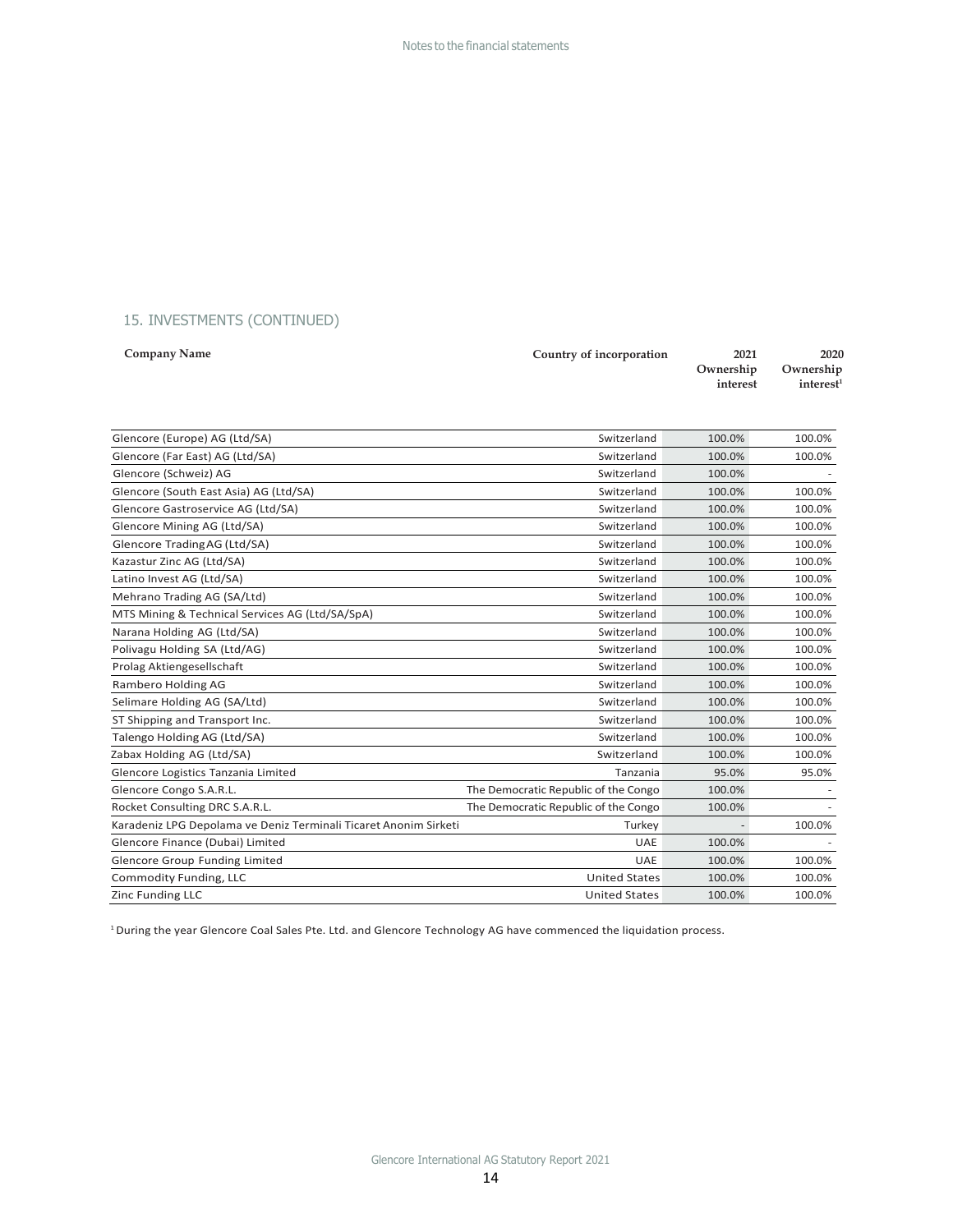The significant indirect investments at 31 December 2021 are listed in the table below. Ownership interest equals voting rights unless specified otherwise.

| <b>Company Name</b>                          | Country of incorporation      | Ownership<br>interest |  |
|----------------------------------------------|-------------------------------|-----------------------|--|
|                                              |                               |                       |  |
| Glencore Exploration (EG) Ltd.               | Bermuda                       | 100.0%                |  |
| Glencore Exploration Ltd.                    | Bermuda                       | 100.0%                |  |
| Glencore Finance (Bermuda) Ltd.              | Bermuda                       | 100.0%                |  |
| Glencore SA Holdings Ltd.                    | Bermuda                       | 100.0%                |  |
| <b>Glencore Group Corporation</b>            | <b>British Virgin Islands</b> | 100.0%                |  |
| Polymet Mining Corp.                         | Canada                        | 71.5%                 |  |
| Xstrata Chile Servicios Corporativos Limitad | Chile                         | 100.0%                |  |
| Nordenhamer Zinkhuette GmbH                  | Germany                       | 100.0%                |  |
| Glencore Commodities Ltd.                    | <b>Great Britain</b>          | 100.0%                |  |
| Glencore Energy UK Ltd.                      | <b>Great Britain</b>          | 100.0%                |  |
| Jangleglade Limited                          | <b>Great Britain</b>          | 100.0%                |  |
| Katanga Mining Finance Limited               | Isle of Man                   | 100.0%                |  |
| Portovesme s.r.l.                            | Italy                         | 100.0%                |  |
| Glencore Energy Mx SA de CV                  | Mexico                        | 100.0%                |  |
| Access World Group Holdings B.V.             | Netherlands                   | 100.0%                |  |
| Dremalo B.V.                                 | Netherlands                   | 100.0%                |  |
| Glencore Investments B.V.                    | Netherlands                   | 100.0%                |  |
| Glencore Peru Holding S.A.                   | Peru                          | 100.0%                |  |
| Samref Overseas S.A.                         | Panama                        | 100.0%                |  |
| Harbour Insurance Pte. Ltd.                  | Singapore                     | 100.0%                |  |
| Singfuel Investment Pte. Ltd.                | Singapore                     | 100.0%                |  |
| <b>Tironimus AG</b>                          | Switzerland                   | 100.0%                |  |
| Pasar Holdings Incorporated AG (Ltd/SA)      | Switzerland                   | 100.0%                |  |
| <b>Chemoil Terminals Corporation</b>         | <b>United States</b>          | 100.0%                |  |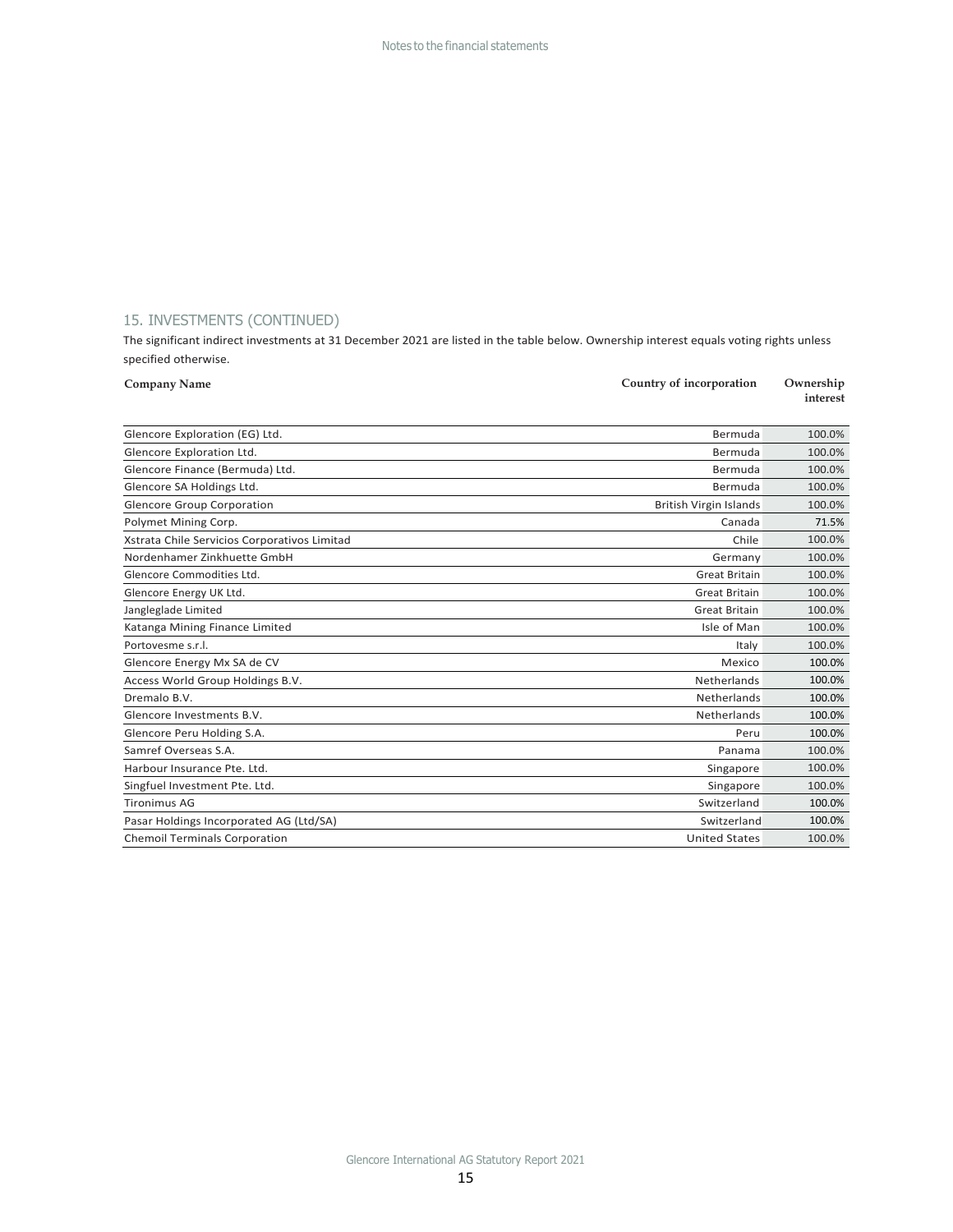The significant indirect investments at 31 December 2020 are listed in the table below. Ownership interest equals voting rights unless specified otherwise.

| Country of incorporation<br><b>Company Name</b> |                      | Ownership<br>interest |
|-------------------------------------------------|----------------------|-----------------------|
| Glencore Exploration (EG) Ltd.                  | Bermuda              | 100.0%                |
| Glencore Exploration Ltd.                       | Bermuda              | 100.0%                |
| Glencore Finance (Bermuda) Ltd.                 | Bermuda              | 100.0%                |
| Glencore SA Holdings Ltd.                       | Bermuda              | 100.0%                |
| Glencore Oil Participações Ltda.                | Brazil               | 100.0%                |
| Polymet Mining Corp.                            | Canada               | 71.6%                 |
| Xstrata Chile Servicios Corporativos Limitada   | Chile                | 100.0%                |
| C.I. Prodeco S.A.                               | Colombia             | 100.0%                |
| Nordenhamer Zinkhuette GmbH                     | Germany              | 100.0%                |
| <b>Glencore Commodities Ltd</b>                 | <b>Great Britain</b> | 100.0%                |
| Glencore Energy UK Ltd.                         | <b>Great Britain</b> | 100.0%                |
| Jangleglade Limited                             | Great Britain        | 100.0%                |
| Katanga Mining Finance Limited                  | Isle of Man          | 100.0%                |
| Portovesme s.r.l.                               | Italy                | 100.0%                |
| Glencore Finance (Europe) Limited               | Jersey               | 100.0%                |
| Glencore Energy Mx SA de CV                     | Mexico               | 100.0%                |
| Access World Group Holdings B.V.                | Netherlands          | 100.0%                |
| Dremalo B.V.                                    | Netherlands          | 100.0%                |
| Glencore Investments B.V.                       | Netherlands          | 100.0%                |
| Glencore Peru Holding S.A.                      | Peru                 | 100.0%                |
| Samref Overseas S.A.                            | Panama               | 100.0%                |
| OceanConnect Marine Pte, Ltd.                   | Singapore            | 100.0%                |
| OceanConnect Marine Trading Pte. Ltd.           | Singapore            | 100.0%                |
| Singfuel Investment Pte. Ltd.                   | Singapore            | 100.0%                |
| Pasar Holdings Incorporated AG (Ltd/SA)         | Switzerland          | 100.0%                |
| <b>Chemoil Terminals Corporation</b>            | <b>United States</b> | 100.0%                |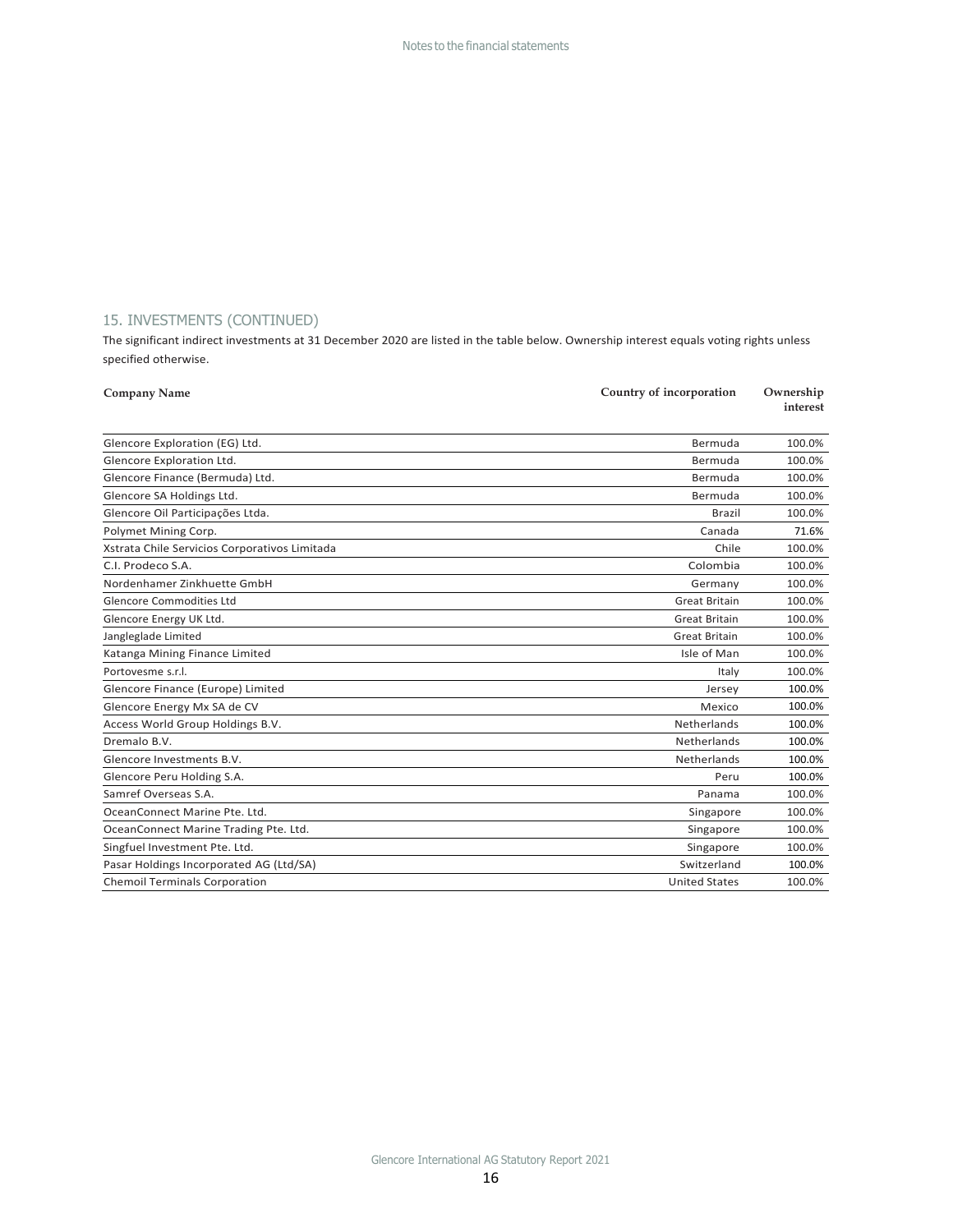## 16. SUBSEQUENT EVENTS

In February 2022, the Russian government commenced a war against the people of Ukraine, resulting in a humanitarian crisis and significant disruption to financial and commodity markets. A number of countries, including, the United States of America, European Union, Switzerland and United Kingdom imposed a series ofsanctions against the Russian government, various companies, and certain individuals. The Company complies with all sanctions applicable to our business activities. The Company does not have an operational footprint in Russia and our trading exposure is not material. We are reviewing all our business activities in the country including our indirect equity investments in EN+ and Rosneft. As at 28 February 2022, the fair value of these equity investments was USD 645 million and USD 183 million respectively. On 3 March 2022, both companies were suspended from trading on the London Stock Exchange.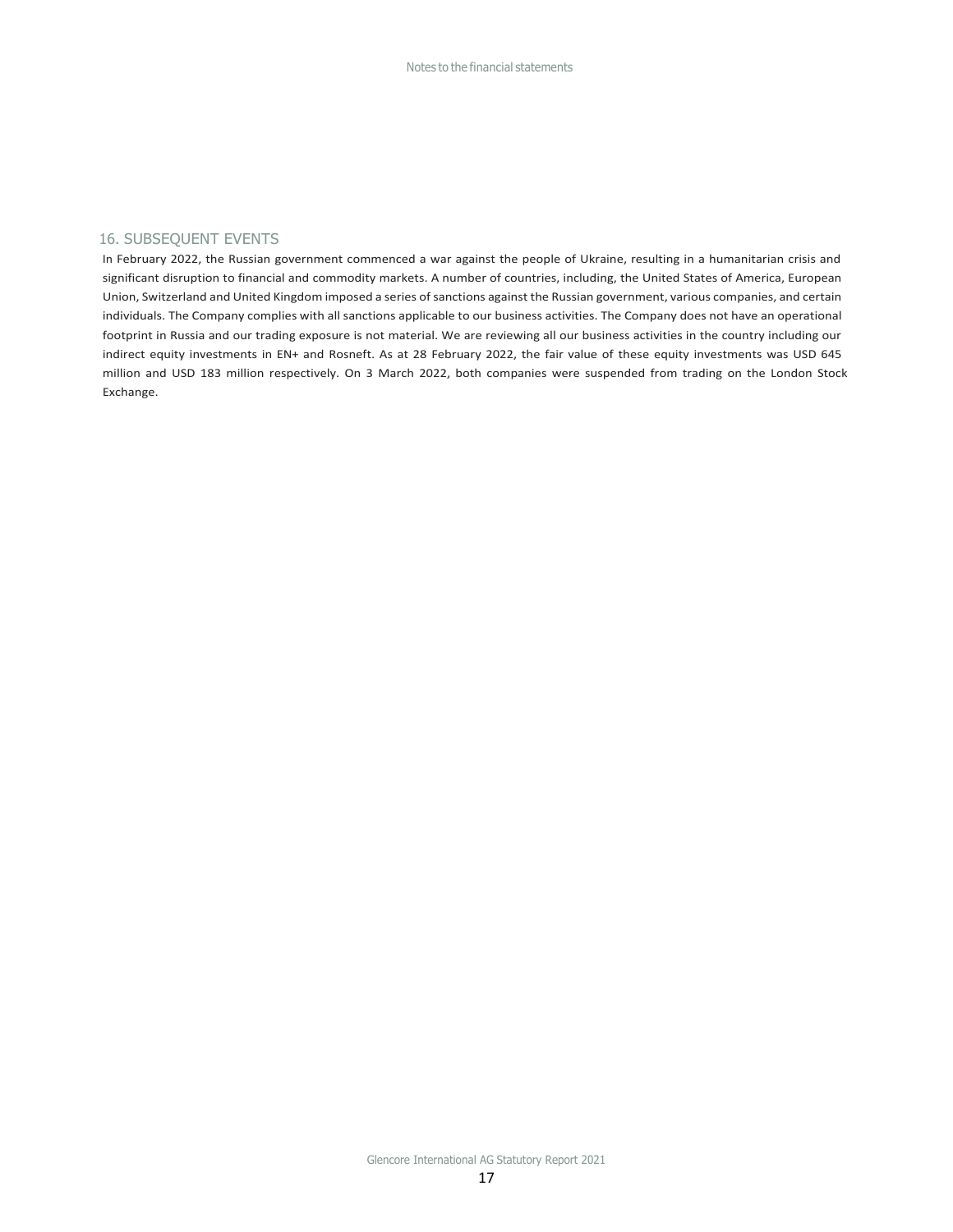## Proposal for the appropriation of available earnings

The Board of Directors of Glencore International AG proposes that the balance of accumulated losses at 31 December 2021 amounting to CHF 5 062 197 thousand be dealt with as follows:

CHF thousand

| Accumulated losses as at 31 December 2020 | $-5666917$ |
|-------------------------------------------|------------|
| Profit for the year 2021                  | 604 720    |
| Amount to be carried forward              | $-5062197$ |